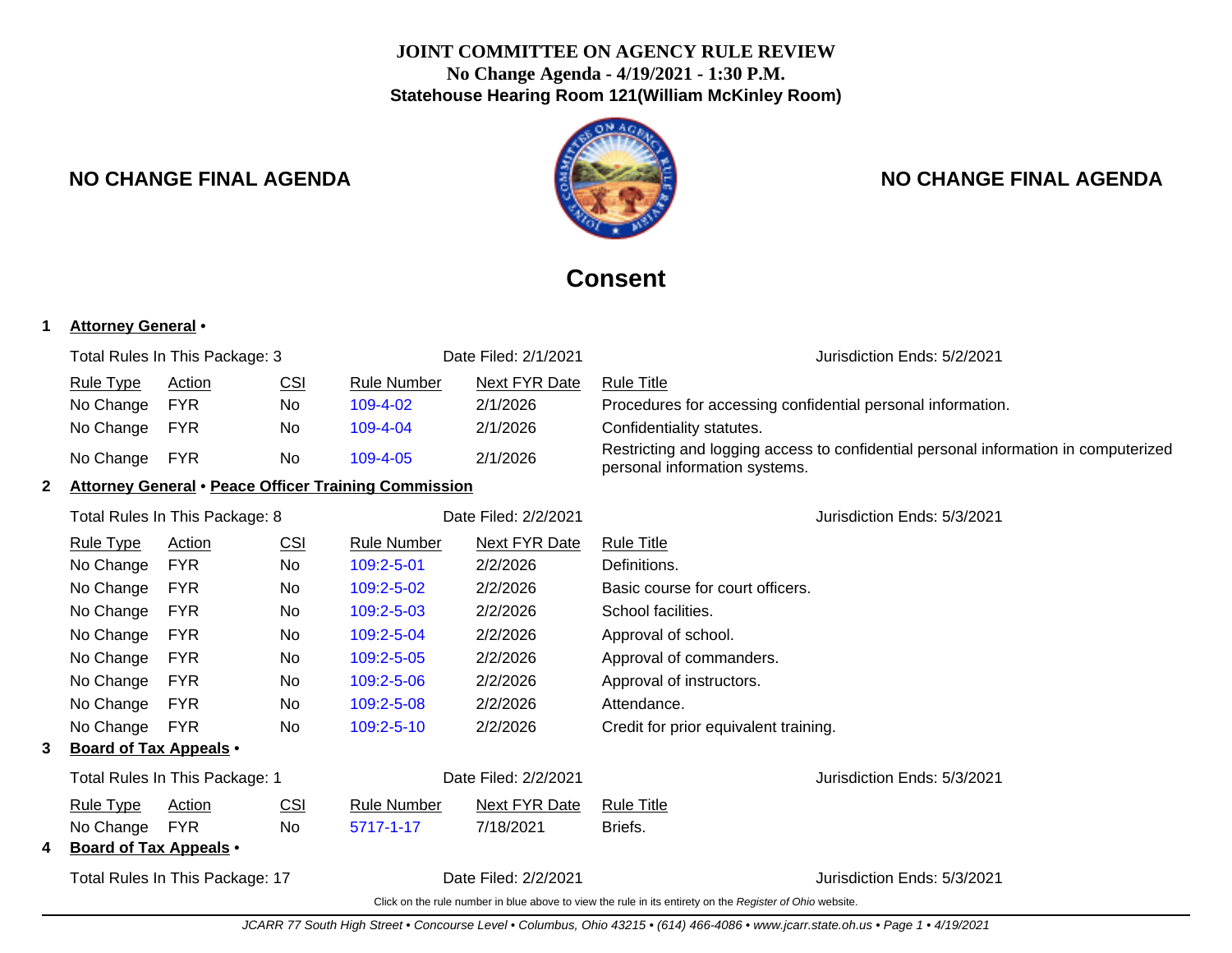# **JOINT COMMITTEE ON AGENCY RULE REVIEW 4/19/2021 - 1:30 P.M.**

**NO CHANGE FINAL AGENDA**

**Statehouse Hearing Room 121(William McKinley Room)**

|    | Rule Type        | Action                                                  | <b>CSI</b> | <b>Rule Number</b> | Next FYR Date               | <b>Rule Title</b>                                                                                               |
|----|------------------|---------------------------------------------------------|------------|--------------------|-----------------------------|-----------------------------------------------------------------------------------------------------------------|
|    | No Change        | <b>FYR</b>                                              | No         | 5717-1-03          | 7/18/2021                   | Filings.                                                                                                        |
|    | No Change        | <b>FYR</b>                                              | No         | 5717-1-04          | 7/18/2021                   | Entry of appearance, change of address, and withdrawal of counsel.                                              |
|    | No Change        | <b>FYR</b>                                              | <b>No</b>  | 5717-1-05          | 7/18/2021                   | Notice of appeal.                                                                                               |
|    | No Change        | <b>FYR</b>                                              | <b>No</b>  | 5717-1-06          | 7/18/2021                   | Service.                                                                                                        |
|    | No Change        | <b>FYR</b>                                              | <b>No</b>  | 5717-1-07          | 7/18/2021                   | Case management schedules and special case management procedures.                                               |
|    | No Change        | <b>FYR</b>                                              | <b>No</b>  | 5717-1-08          | 7/18/2021                   | Small claims docket.                                                                                            |
|    | No Change        | <b>FYR</b>                                              | No         | 5717-1-09          | 7/18/2021                   | Consolidations.                                                                                                 |
|    | No Change        | <b>FYR</b>                                              | No         | 5717-1-10          | 7/18/2021                   | Statutory transcripts.                                                                                          |
|    | No Change        | <b>FYR</b>                                              | No         | $5717 - 1 - 11$    | 7/18/2021                   | Interim procedural orders.                                                                                      |
|    | No Change        | <b>FYR</b>                                              | No         | 5717-1-12          | 7/18/2021                   | Discovery.                                                                                                      |
|    | No Change        | <b>FYR</b>                                              | No         | 5717-1-13          | 7/18/2021                   | Motions.                                                                                                        |
|    | No Change        | <b>FYR</b>                                              | No         | 5717-1-14          | 7/18/2021                   | Subpoenas.                                                                                                      |
|    | No Change        | <b>FYR</b>                                              | No         | 5717-1-15          | 7/18/2021                   | Sanctions.                                                                                                      |
|    | No Change        | <b>FYR</b>                                              | No         | 5717-1-16          | 7/18/2021                   | Hearings.                                                                                                       |
|    | No Change        | <b>FYR</b>                                              | No         | 5717-1-18          | 7/18/2021                   | Voluntary dismissals, joint remands, and stipulations.                                                          |
|    | No Change        | <b>FYR</b>                                              | No         | 5717-1-19          | 7/18/2021                   | Failure to prosecute an appeal.                                                                                 |
|    | No Change        | <b>FYR</b>                                              | No         | 5717-1-21          | 7/18/2021                   | Mediation.                                                                                                      |
| 5. |                  | Department of Insurance .                               |            |                    |                             |                                                                                                                 |
|    |                  | Date Filed: 2/3/2021<br>Total Rules In This Package: 11 |            |                    | Jurisdiction Ends: 5/4/2021 |                                                                                                                 |
|    | <b>Rule Type</b> | Action                                                  | <b>CSI</b> | <b>Rule Number</b> | <b>Next FYR Date</b>        | <b>Rule Title</b>                                                                                               |
|    | No Change        | <b>FYR</b>                                              | Yes        | 3901-3-01          | 8/30/2025                   | Requirement for approval of the proposed acquisition of control of or merger with a<br>domestic insurer.        |
|    | No Change        | <b>FYR</b>                                              | Yes        | 3901-3-03          | 8/30/2025                   | Transactions subject to prior notice - notice filing.                                                           |
|    | No Change        | <b>FYR</b>                                              | Yes        | 3901-3-04          | 8/30/2025                   | Hazardous financial condition standards.                                                                        |
|    | No Change        | <b>FYR</b>                                              | Yes        | 3901-3-07          | 8/30/2025                   | Credit for life reinsurance agreements.                                                                         |
|    | No Change        | <b>FYR</b>                                              | Yes        | 3901-3-08          | 8/30/2025                   | Definition of work papers.                                                                                      |
|    | No Change        | <b>FYR</b>                                              | Yes        | 3901-3-09          | 8/30/2025                   | Requirements for domestic insurers employing the services of reinsurance intermediaries.                        |
|    | No Change        | <b>FYR</b>                                              | Yes        | 3901-3-10          | 8/30/2025                   | Licensing of managing general agents.                                                                           |
|    | No Change        | <b>FYR</b>                                              | Yes        | 3901-3-17          | 8/30/2025                   | New annuity mortality tables for use in determining reserve liabilities for annuities.                          |
|    | No Change        | <b>FYR</b>                                              | Yes        | 3901-6-12          | 8/30/2025                   | Permitting the recognition of preferred mortality tables for use in determining minimum<br>reserve liabilities. |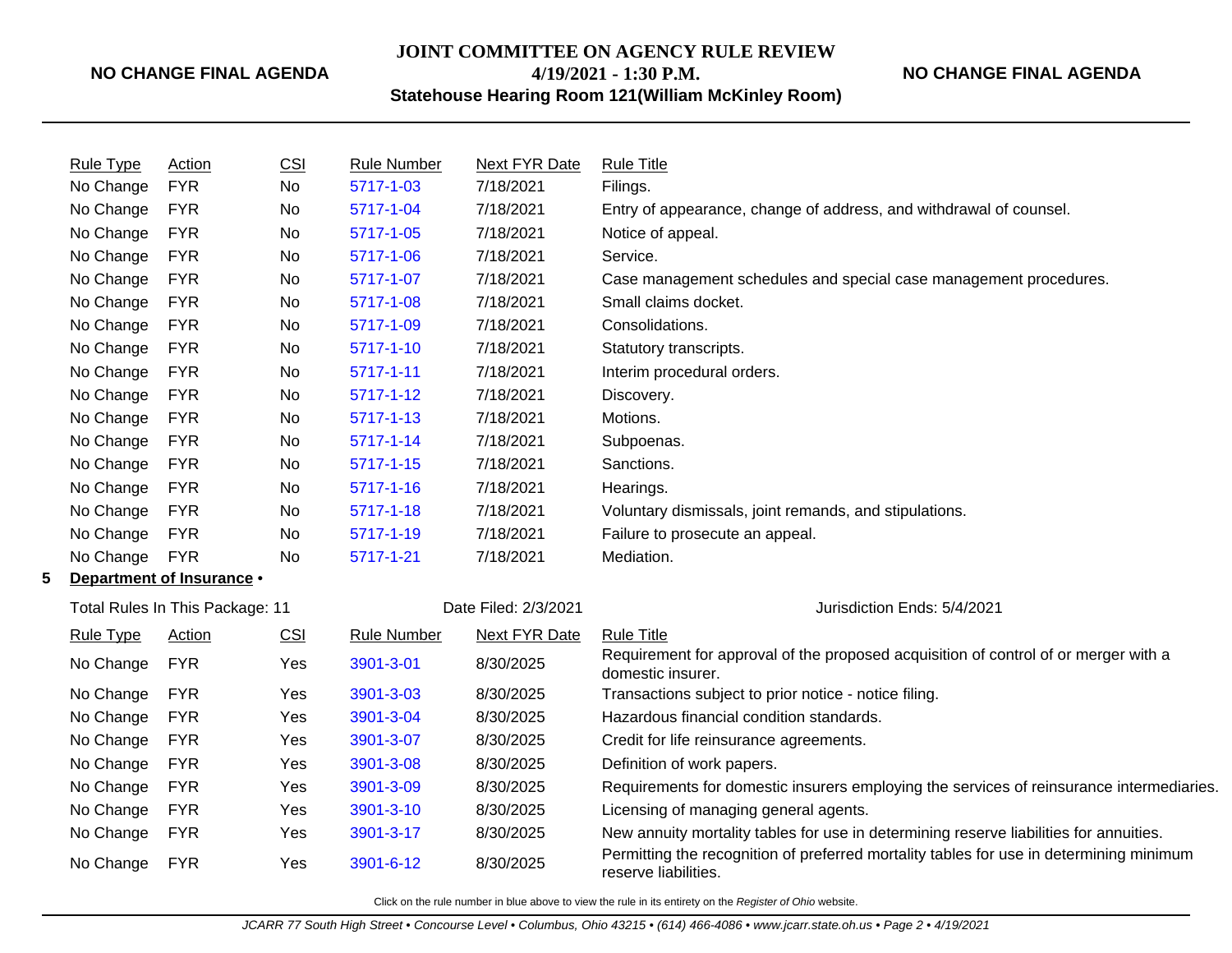#### **JOINT COMMITTEE ON AGENCY RULE REVIEW**

**4/19/2021 - 1:30 P.M.**

**Statehouse Hearing Room 121(William McKinley Room)**

No Change FYR Yes [3901-9-01](http://www.registerofohio.state.oh.us/jsps/publicdisplayrules/processPublicDisplayRules.jsp?entered_rule_no=3901-9-01&doWhat=GETBYRULENUM&raID=0) 8/30/2025 Viatical settlement providers. No Change FYR Yes [3901-9-04](http://www.registerofohio.state.oh.us/jsps/publicdisplayrules/processPublicDisplayRules.jsp?entered_rule_no=3901-9-04&doWhat=GETBYRULENUM&raID=0) 8/30/2025 Insurance company questions on life insurance applications to identify and prevent stranger originated life insurance. **6 Department of Job and Family Services** • **Child Support** Total Rules In This Package: 8 Date Filed: 2/3/2021 Jurisdiction Ends: 5/4/2021 Rule Type Action CSI Rule Number Next FYR Date Rule Title No Change FYR No [5101:12-50-30](http://www.registerofohio.state.oh.us/jsps/publicdisplayrules/processPublicDisplayRules.jsp?entered_rule_no=5101:12-50-30&doWhat=GETBYRULENUM&raID=0) 2/1/2026 Federal offset program. No Change FYR No [5101:12-50-32](http://www.registerofohio.state.oh.us/jsps/publicdisplayrules/processPublicDisplayRules.jsp?entered_rule_no=5101:12-50-32&doWhat=GETBYRULENUM&raID=0) 2/1/2026 Federal income tax refund offset program. No Change FYR No [5101:12-50-32.1](http://www.registerofohio.state.oh.us/jsps/publicdisplayrules/processPublicDisplayRules.jsp?entered_rule_no=5101:12-50-32.1&doWhat=GETBYRULENUM&raID=0) 2/1/2026 Submission criteria. No Change FYR No [5101:12-50-32.2](http://www.registerofohio.state.oh.us/jsps/publicdisplayrules/processPublicDisplayRules.jsp?entered_rule_no=5101:12-50-32.2&doWhat=GETBYRULENUM&raID=0) 2/1/2026 The federal match process and pre-offset notice. No Change FYR No [5101:12-50-32.3](http://www.registerofohio.state.oh.us/jsps/publicdisplayrules/processPublicDisplayRules.jsp?entered_rule_no=5101:12-50-32.3&doWhat=GETBYRULENUM&raID=0) 2/1/2026 Adding, updating, and deleting obligors from the Ohio tax offset file. No Change FYR No [5101:12-50-32.4](http://www.registerofohio.state.oh.us/jsps/publicdisplayrules/processPublicDisplayRules.jsp?entered_rule_no=5101:12-50-32.4&doWhat=GETBYRULENUM&raID=0) 2/1/2026 Rejected submissions. No Change FYR No [5101:12-50-32.7](http://www.registerofohio.state.oh.us/jsps/publicdisplayrules/processPublicDisplayRules.jsp?entered_rule_no=5101:12-50-32.7&doWhat=GETBYRULENUM&raID=0) 2/1/2026 Service fee. No Change FYR No [5101:12-50-32.9](http://www.registerofohio.state.oh.us/jsps/publicdisplayrules/processPublicDisplayRules.jsp?entered_rule_no=5101:12-50-32.9&doWhat=GETBYRULENUM&raID=0) 2/1/2026 Federal adjustments, state payments, and recovery of disbursed federal tax offset collections. **7 Department of Job and Family Services - Unemployment Compensation** • Total Rules In This Package: 1 The Contract Contract Contract Public Date Filed: 1/19/2021 The United Structure Rule Type Action CSI Rule Number Next FYR Date Rule Title No Change FYR No [4141-27-05](http://www.registerofohio.state.oh.us/jsps/publicdisplayrules/processPublicDisplayRules.jsp?entered_rule_no=4141-27-05&doWhat=GETBYRULENUM&raID=0) 1/19/2026 Time limitation for filing claim for benefits within the benefit year. **8 Industrial Commission** • Total Rules In This Package: 12 Date Filed: 2/1/2021 Jurisdiction Ends: 5/2/2021 Rule Type Action CSI Rule Number Next FYR Date Rule Title No Change FYR No [4121-3-16](http://www.registerofohio.state.oh.us/jsps/publicdisplayrules/processPublicDisplayRules.jsp?entered_rule_no=4121-3-16&doWhat=GETBYRULENUM&raID=0) 2/1/2026 Motions. No Change FYR No [4121-3-17](http://www.registerofohio.state.oh.us/jsps/publicdisplayrules/processPublicDisplayRules.jsp?entered_rule_no=4121-3-17&doWhat=GETBYRULENUM&raID=0) 2/1/2026 Briefs. No Change FYR No [4121-3-18](http://www.registerofohio.state.oh.us/jsps/publicdisplayrules/processPublicDisplayRules.jsp?entered_rule_no=4121-3-18&doWhat=GETBYRULENUM&raID=0) 2/1/2026 Administrative appeals. No Change FYR No [4121-3-19](http://www.registerofohio.state.oh.us/jsps/publicdisplayrules/processPublicDisplayRules.jsp?entered_rule_no=4121-3-19&doWhat=GETBYRULENUM&raID=0) 2/1/2026 Form reference. No Change FYR No [4121-3-21](http://www.registerofohio.state.oh.us/jsps/publicdisplayrules/processPublicDisplayRules.jsp?entered_rule_no=4121-3-21&doWhat=GETBYRULENUM&raID=0) 2/1/2026 Change of address. No Change FYR No [4121-3-22](http://www.registerofohio.state.oh.us/jsps/publicdisplayrules/processPublicDisplayRules.jsp?entered_rule_no=4121-3-22&doWhat=GETBYRULENUM&raID=0) 2/1/2026 Inspection of claim files. No Change FYR No [4121-3-24](http://www.registerofohio.state.oh.us/jsps/publicdisplayrules/processPublicDisplayRules.jsp?entered_rule_no=4121-3-24&doWhat=GETBYRULENUM&raID=0) 2/1/2026 Fee controversies. No Change FYR No [4121-3-25](http://www.registerofohio.state.oh.us/jsps/publicdisplayrules/processPublicDisplayRules.jsp?entered_rule_no=4121-3-25&doWhat=GETBYRULENUM&raID=0) 2/1/2026 Application for change of occupation allowance. No Change FYR No [4121-3-26](http://www.registerofohio.state.oh.us/jsps/publicdisplayrules/processPublicDisplayRules.jsp?entered_rule_no=4121-3-26&doWhat=GETBYRULENUM&raID=0) 2/1/2026 Effect of rules.

Click on the rule number in blue above to view the rule in its entirety on the Register of Ohio website.

**NO CHANGE FINAL AGENDA**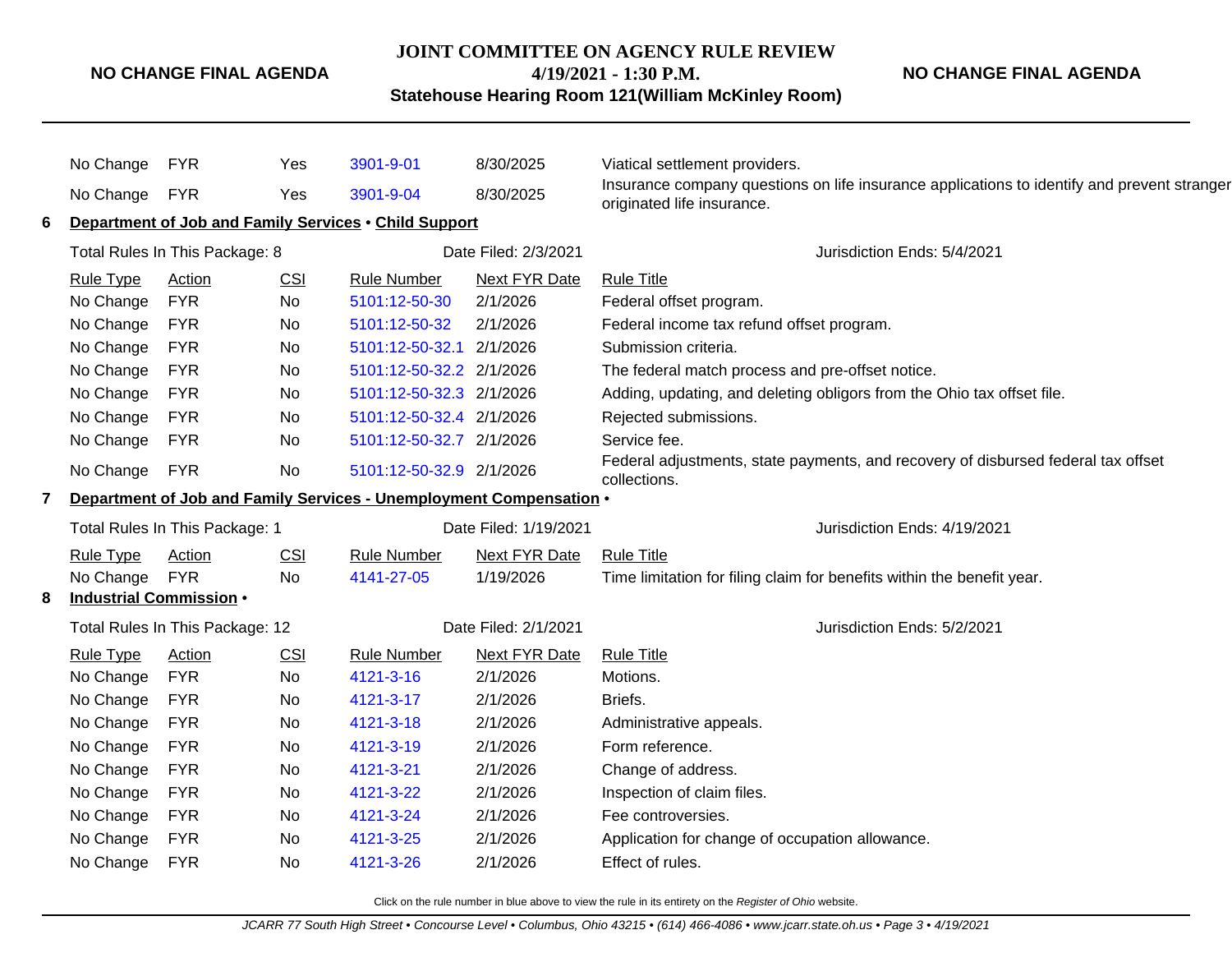#### **JOINT COMMITTEE ON AGENCY RULE REVIEW**

**4/19/2021 - 1:30 P.M.**

**NO CHANGE FINAL AGENDA**

**Statehouse Hearing Room 121(William McKinley Room)**

No Change FYR No [4121-3-30](http://www.registerofohio.state.oh.us/jsps/publicdisplayrules/processPublicDisplayRules.jsp?entered_rule_no=4121-3-30&doWhat=GETBYRULENUM&raID=0) 2/1/2026 Emergency hearings. No Change FYR No [4121-3-31](http://www.registerofohio.state.oh.us/jsps/publicdisplayrules/processPublicDisplayRules.jsp?entered_rule_no=4121-3-31&doWhat=GETBYRULENUM&raID=0) 2/1/2026 Waiver for recreational activities. No Change FYR No [4121-15-10](http://www.registerofohio.state.oh.us/jsps/publicdisplayrules/processPublicDisplayRules.jsp?entered_rule_no=4121-15-10&doWhat=GETBYRULENUM&raID=0) 2/1/2026 Standards of conduct for adjudicators. **9 Ohio Casino Control Commission** • Total Rules In This Package: 1 **Date Filed: 1/19/2021** Jurisdiction Ends: 4/19/2021 Rule Type Action CSI Rule Number Next FYR Date Rule Title No Change FYR Yes [3772-50-14](http://www.registerofohio.state.oh.us/jsps/publicdisplayrules/processPublicDisplayRules.jsp?entered_rule_no=3772-50-14&doWhat=GETBYRULENUM&raID=0) 4/23/2023 Inspection and audits. **10 Ohio Occupational Therapy, Physical Therapy, and Athletic Trainers Board** • Total Rules In This Package: 4 Date Filed: 2/8/2021 Jurisdiction Ends: 5/9/2021 Rule Type Action CSI Rule Number Next FYR Date Rule Title No Change FYR Yes [4755-62-01](http://www.registerofohio.state.oh.us/jsps/publicdisplayrules/processPublicDisplayRules.jsp?entered_rule_no=4755-62-01&doWhat=GETBYRULENUM&raID=0) 10/1/2025 Definition of terms. No Change FYR Yes [4755-62-02](http://www.registerofohio.state.oh.us/jsps/publicdisplayrules/processPublicDisplayRules.jsp?entered_rule_no=4755-62-02&doWhat=GETBYRULENUM&raID=0) 10/1/2025 Device-related and scope of practice definitions. No Change FYR Yes [4755-65-01](http://www.registerofohio.state.oh.us/jsps/publicdisplayrules/processPublicDisplayRules.jsp?entered_rule_no=4755-65-01&doWhat=GETBYRULENUM&raID=0) 10/1/2025 Continuing education requirements and reporting. No Change FYR Yes [4755-65-02](http://www.registerofohio.state.oh.us/jsps/publicdisplayrules/processPublicDisplayRules.jsp?entered_rule_no=4755-65-02&doWhat=GETBYRULENUM&raID=0) 10/1/2025 Waivers for continuing education. **11 Ohio Police and Fire Pension Fund** • Total Rules In This Package: 1 Date Filed: 2/4/2021 Jurisdiction Ends: 5/5/2021 Rule Type Action CSI Rule Number Next FYR Date Rule Title No Change FYR No  $742-8-07$  2/4/2026 Penalties and interest under section 742.352 of the Ohio Revised Code. **12 School Employees Retirement System** • Total Rules In This Package: 5 <br>
Date Filed: 2/1/2021 <br>
Date Filed: 2/1/2021 Rule Type Action CSI Rule Number Next FYR Date Rule Title No Change FYR No [3309-1-12](http://www.registerofohio.state.oh.us/jsps/publicdisplayrules/processPublicDisplayRules.jsp?entered_rule_no=3309-1-12&doWhat=GETBYRULENUM&raID=0) 2/1/2026 Contributing service credit; determination of. No Change FYR No [3309-1-44](http://www.registerofohio.state.oh.us/jsps/publicdisplayrules/processPublicDisplayRules.jsp?entered_rule_no=3309-1-44&doWhat=GETBYRULENUM&raID=0) 2/1/2026 Purchase of service credit; pregnancy and adoption resignation. No Change FYR No [3309-1-56](http://www.registerofohio.state.oh.us/jsps/publicdisplayrules/processPublicDisplayRules.jsp?entered_rule_no=3309-1-56&doWhat=GETBYRULENUM&raID=0) 2/1/2026 Alternative retirement programs. No Change FYR No [3309-1-58](http://www.registerofohio.state.oh.us/jsps/publicdisplayrules/processPublicDisplayRules.jsp?entered_rule_no=3309-1-58&doWhat=GETBYRULENUM&raID=0) 2/1/2026 Retirement of member pursuant to section 3309.343 of the Revised Code. No Change FYR No [3309-1-63](http://www.registerofohio.state.oh.us/jsps/publicdisplayrules/processPublicDisplayRules.jsp?entered_rule_no=3309-1-63&doWhat=GETBYRULENUM&raID=0) 2/1/2026 Plan F - multiple beneficiaries.

# **Withdrawn**

#### **13 Auditor of State** •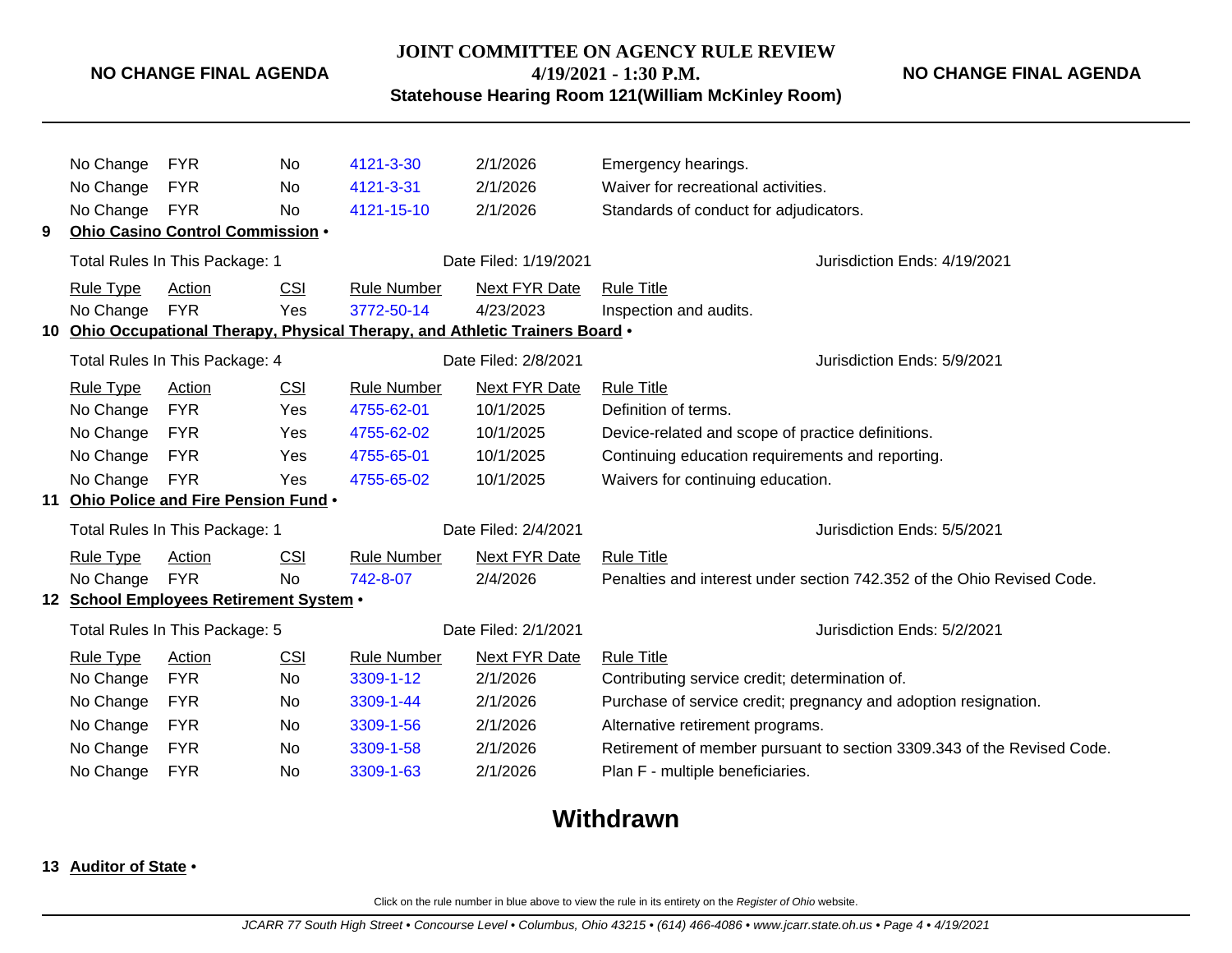#### **JOINT COMMITTEE ON AGENCY RULE REVIEW**

**NO CHANGE FINAL AGENDA**

**4/19/2021 - 1:30 P.M. Statehouse Hearing Room 121(William McKinley Room)**

| Total Rules In This Package: 5                                         |                                    |                       | Date Filed: 4/9/2021 | Jurisdiction Ends:   |                                                                                           |  |  |
|------------------------------------------------------------------------|------------------------------------|-----------------------|----------------------|----------------------|-------------------------------------------------------------------------------------------|--|--|
| <b>Rule Type</b>                                                       | Action                             | <b>CSI</b>            | <b>Rule Number</b>   | Next FYR Date        | <b>Rule Title</b>                                                                         |  |  |
| No Change                                                              | <b>FYR</b>                         | No                    | 117-3-04             |                      | Selection of independent public accountant.                                               |  |  |
| No Change                                                              | <b>FYR</b>                         | No                    | 117-3-05             |                      | Request for proposals, quotes, invitations to bid.                                        |  |  |
| No Change                                                              | <b>FYR</b>                         | No                    | 117-3-06             |                      | Submission of request for proposals, quotes, invitations to bid.                          |  |  |
| No Change                                                              | <b>FYR</b>                         | <b>No</b>             | 117-3-07             |                      | Proposals, quotes, invitations to bid.                                                    |  |  |
| No Change                                                              | <b>FYR</b>                         | <b>No</b>             | 117-3-09             |                      | Selection and award.                                                                      |  |  |
| 14 Department of Health .                                              |                                    |                       |                      |                      |                                                                                           |  |  |
|                                                                        | Total Rules In This Package: 2     |                       | Date Filed: 4/2/2021 | Jurisdiction Ends:   |                                                                                           |  |  |
| <b>Rule Type</b>                                                       | Action                             | <b>CSI</b>            | <b>Rule Number</b>   | <b>Next FYR Date</b> | <b>Rule Title</b>                                                                         |  |  |
| No Change                                                              | <b>FYR</b>                         | Yes                   | 3701-12-11           |                      | Opportunity to submit written comments during the course of a certificate of need review. |  |  |
| No Change                                                              | <b>FYR</b>                         | Yes                   | 3701-12-18           |                      | Validity requirements, follow-up and withdrawal of certificates of need.                  |  |  |
| 15 Department of Job and Family Services . Division of Social Services |                                    |                       |                      |                      |                                                                                           |  |  |
| Total Rules In This Package: 1                                         |                                    | Date Filed: 3/30/2021 |                      | Jurisdiction Ends:   |                                                                                           |  |  |
| <b>Rule Type</b>                                                       | <b>Action</b>                      | CSI                   | <b>Rule Number</b>   | Next FYR Date        | <b>Rule Title</b>                                                                         |  |  |
| No Change                                                              | <b>FYR</b>                         | <b>No</b>             | 5101:2-47-07         |                      | Notice of right to a hearing for foster care maintenance.                                 |  |  |
|                                                                        | 16 Emergency Response Commission . |                       |                      |                      |                                                                                           |  |  |
| Total Rules In This Package: 3<br>Date Filed: 4/7/2021                 |                                    |                       | Jurisdiction Ends:   |                      |                                                                                           |  |  |
| <b>Rule Type</b>                                                       | <b>Action</b>                      | <b>CSI</b>            | <b>Rule Number</b>   | <b>Next FYR Date</b> | <b>Rule Title</b>                                                                         |  |  |
| No Change                                                              | <b>FYR</b>                         | Yes                   | 3750-25-01           |                      | Facilities subject to emergency release notification requirements.                        |  |  |
| No Change                                                              | <b>FYR</b>                         | Yes                   | 3750-25-12           |                      | Determining notification requirements of mixtures or solutions.                           |  |  |
| No Change                                                              | <b>FYR</b>                         | Yes                   | 3750-25-13           |                      | Release notification requirements for radionuclides and solid particles.                  |  |  |
| 17 Public Utilities Commission of Ohio . Motor Carriers                |                                    |                       |                      |                      |                                                                                           |  |  |
|                                                                        | Total Rules In This Package: 12    |                       | Date Filed: 4/1/2021 | Jurisdiction Ends:   |                                                                                           |  |  |
| <b>Rule Type</b>                                                       | Action                             | CSI                   | <b>Rule Number</b>   | Next FYR Date        | <b>Rule Title</b>                                                                         |  |  |
| No Change                                                              | <b>FYR</b>                         | Yes                   | 4901:2-5-01          |                      | Definitions.                                                                              |  |  |
| No Change                                                              | <b>FYR</b>                         | Yes                   | 4901:2-5-03          |                      | Adoption and applicability of U.S. department of transportation safety standards.         |  |  |
| No Change                                                              | <b>FYR</b>                         | Yes                   | 4901:2-5-05          |                      | Relief from regulation.                                                                   |  |  |
| No Change                                                              | <b>FYR</b>                         | Yes                   | 4901:2-5-07          |                      | Out-of-service vehicles and drivers.                                                      |  |  |
| No Change                                                              | <b>FYR</b>                         | Yes                   | 4901:2-5-08          |                      | Mud flaps.                                                                                |  |  |
|                                                                        |                                    |                       |                      |                      |                                                                                           |  |  |